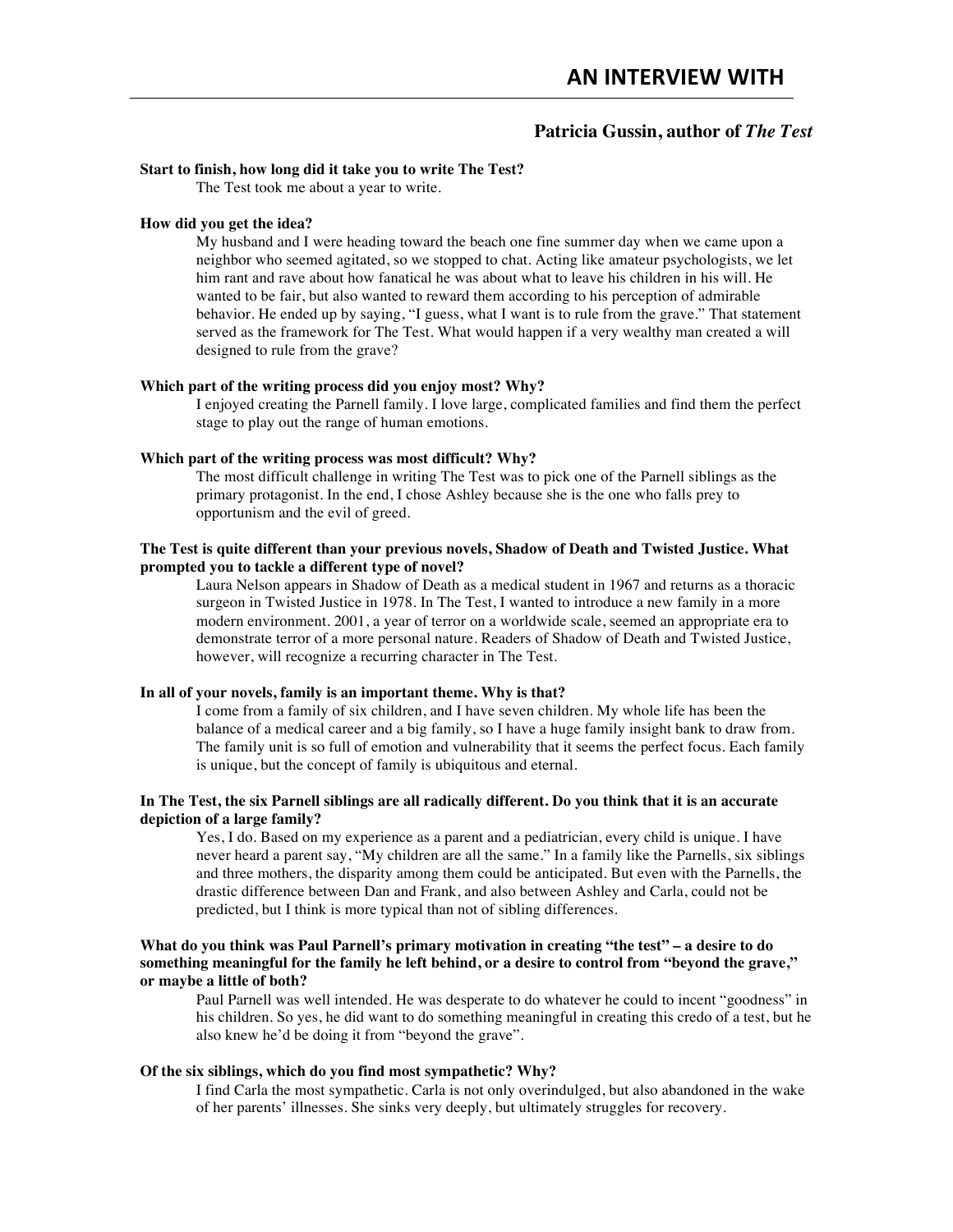#### **Of the six siblings, which do you find least sympathetic? Why?**

Initially, Frank. He seems so self-centered, egotistical and arrogant, but as the story evolves, he slowly, then dramatically, changes to elicit the sympathy he then deserves.

#### **How did you get the idea for the novel's villain? Is he based on anyone you know?**

Conrad Weldon is not based on anybody I know, but is a composite of the evil that lurks beyond the surface of a psychopath's veneer. Ashley is the perfect target for Conrad, and he manipulates her with the grandiosity and self-assurance of his narcissism.

# **Given their affluent upbringing, the Parnell children certainly didn't go without material wants, yet each sibling seems to be searching to fill a void in their lives. What was your reasoning in making this a central theme in the novel?**

Even though the Parnell children represent different phases of Paul Parnell's life, they all suffered from a type of emotional deprivation—parental neglect for Frank and Dan, parental illness for Ashley and Carla. And this neglect left scars, but a different type of scar for each, reflected by that sense of filling a void.

### **Throughout the course of the narrative, each character in the novel is tested in ways far beyond the actual "test." Do you think Paul Parnell envisioned his test as a way to get his family to confront their real issues?**

Paul wanted them to confront their own individual shortcomings as he judged them and as he pointed out to them in an individual note. He never could have envisioned the adverse outcome of this well-intended approach as related and unrelated events intervene.

# **Do you think Paul Parnell was motivated by guilt in any way, and if so, do you think his guilt was justified or imagined?**

I think that Paul was motivated by guilt, some justified and some imagined. He did feel a sense of desperation to correct his shortcomings as a father. Since it was too late to go back and do things differently, he had to do something now. He'd been a very powerful man so he would have found it difficult to accept failure.

#### **Do you think the Parnell siblings are victims of their affluent upbringing? Why or why not?**

Yes, I believe that with the exception of Rory and Monica, the siblings are victims of their upbringing. Rory and Monica had the benefit of growing up in a loving, middle class environment. The others were victims in some way, especially Ashley and Carla.

# **Even though Paul Parnell has passed away before the book opens, do you think he is "present" throughout the narrative? Why or why not?**

Paul's presence is felt on almost every page of The Test even though he's not physically present. He has set the stage on which his children play out the drama of their complicated and interacting lives.

### **In The Test, you manage to seamlessly weave together six very different story lines in a very dramatic way. How on earth were you able to accomplish that?**

I wrote the first version of The Test in the multiple first person narrative. Each sibling, as well as Conrad, had their own first person voice. I thought that this technique would showcase the different personalities as the characters told their individual, yet intersecting, story of what happened as a result of "the test." I found too much repetition in that draft and in the interest of accelerating the pace, I changed to a multiple third person technique. However, going through the exercise of each character telling the story did help me keep all the story lines in control.

#### **In the end, do you think Paul Parnell accomplished his goal? Why or why not?**

Paul Parnell's goal was accomplished at the end of the story, but not via 'the test' technique that he'd imposed, but rather, by tragedy and adversity.